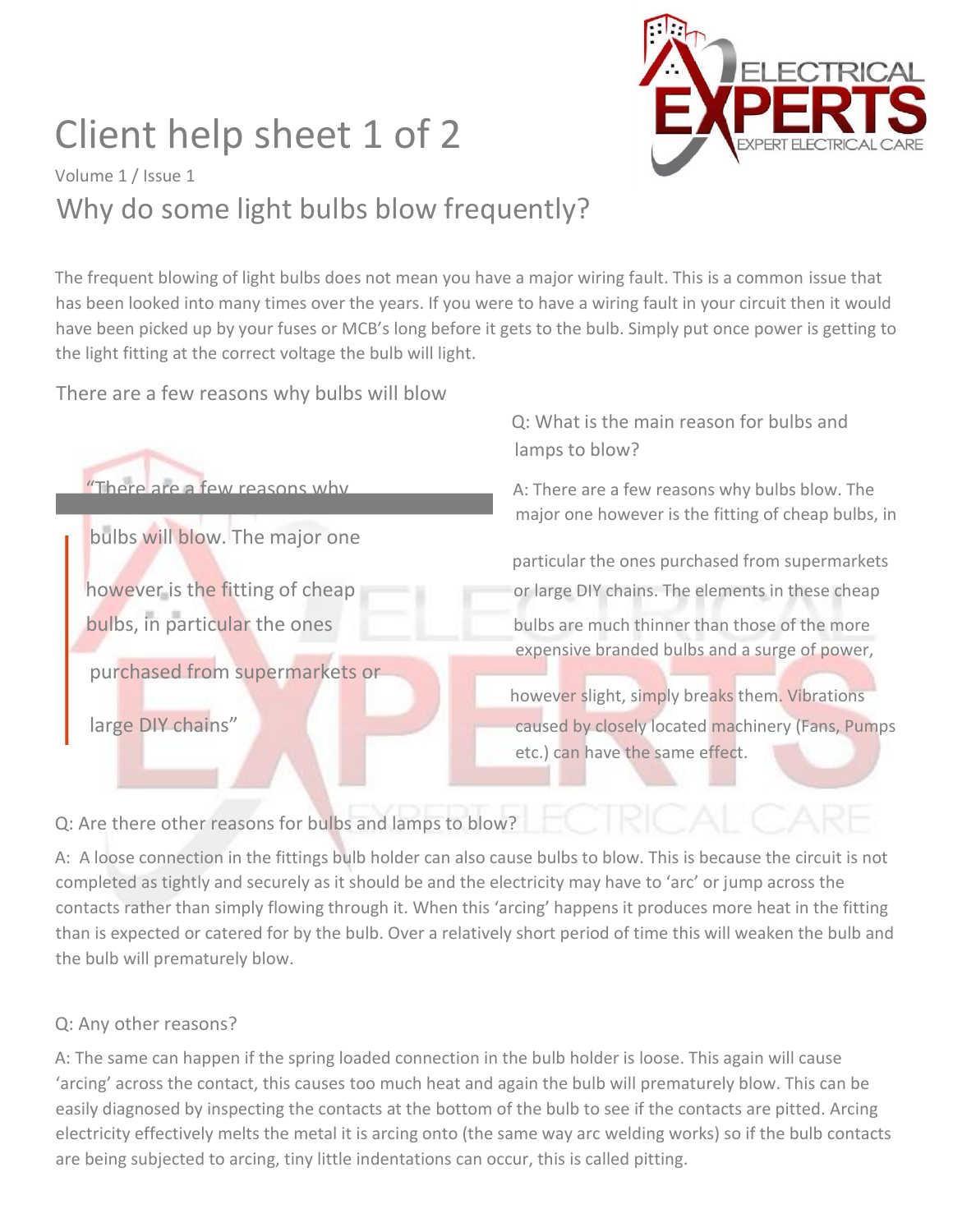SAFETY FIRST: Before you attempt any work on your electrical system you must isolate properly the circuit you are working on. If you are in any doubt whatsoever then please call a qualified electrician who can advise you accordingly.



## Client help sheet 2 of 2

Volume 1 / Issue 1

Q: Why do my circuit breakers (MCB's) trip when my bulb blows?

A: When a bulb or lamp blows, 90% of the time the fuse for the lighting circuit will blow or the breaker (MCB) will trip. This makes the problem seem a lot worse than it is. The reason for a blowing bulb or lamp tripping an MCB is that the bulb or lamp element gets thinner during its life to the point where it breaks at its thinnest point, this part of the element will melt just before failure. The resistance of the overheating element will momentarily be very low and a current surge is then caused thus tripping the MCB or blowing the fuse.

Q: Is it worthwhile changing my bulbs and lamps to compact fluorescent or LED types?

A: Absolutely ! Not only are fluorescent and LED bulbs and lamps much cheaper to run but there is no element to 'blow'. This on its own will reduce the rate that you end up changing them.

So, some things to look into if your bulbs keep blowing:

- Your bulb supplier Buy expensive (branded) bulbs it's cheaper in the long run  $\Box$  The connections inside your bulb holder- Are the screw terminals tight and secure ?
- The bulbs electrical contacts The point of contact for the bulb to the fitting is often spring loaded
- Changing bulb type Consider changing your bulbs to compact fluorescent or LED types

"Is it worth changing my bulb type ? Absolutely ! Not only are fluorescent and LED bulbs much cheaper to run but there is no element to 'blow'"